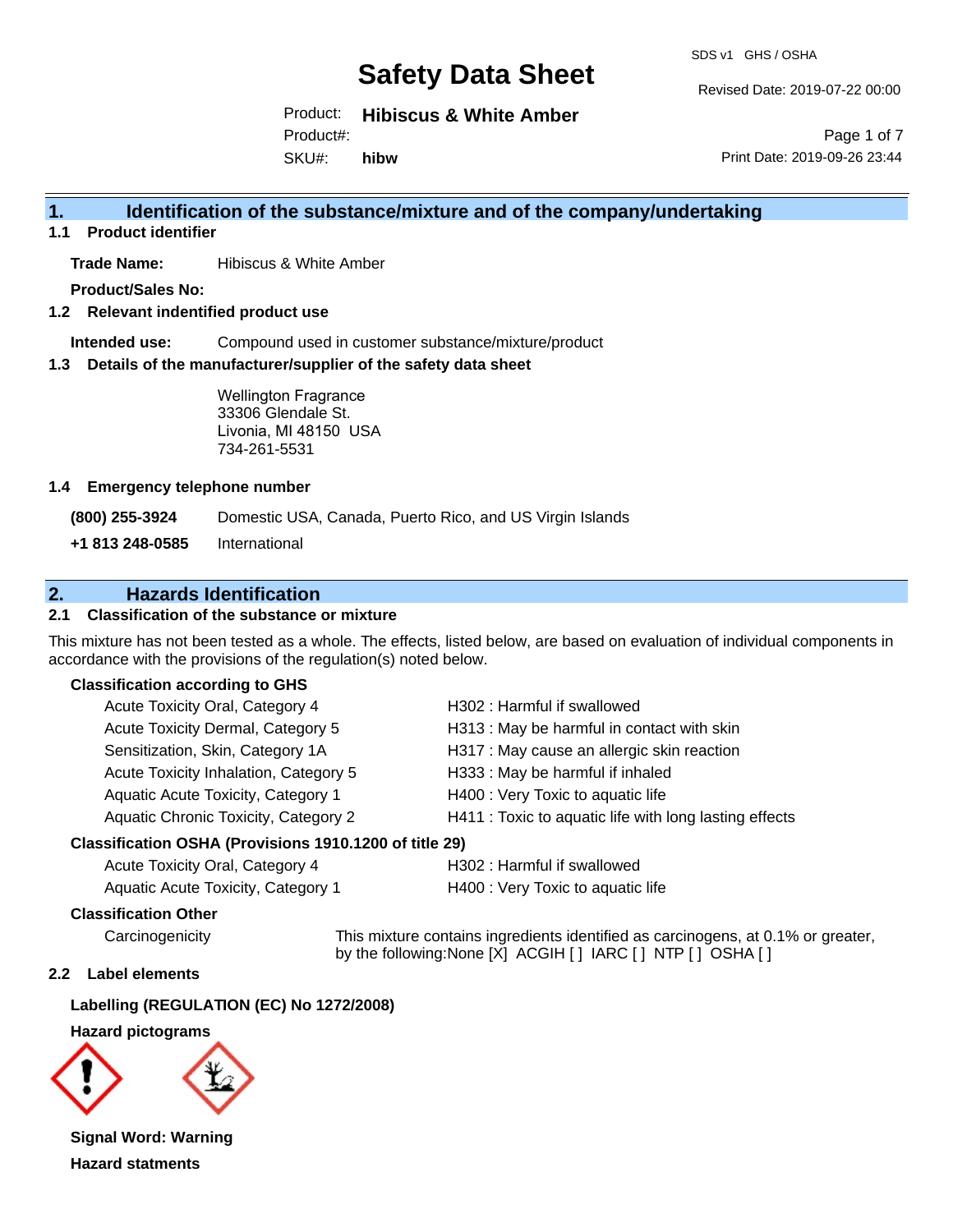#### SDS v1 GHS / OSHA

# **Safety Data Sheet**

Revised Date: 2019-07-22 00:00

Page 2 of 7

Product: **Hibiscus & White Amber** SKU#: Product#: **hibw**

Print Date: 2019-09-26 23:44 H302 Harmful if swallowed H313 May be harmful in contact with skin H317 May cause an allergic skin reaction H333 May be harmful if inhaled H400 Very Toxic to aquatic life H411 Toxic to aquatic life with long lasting effects P264 Wash hands thoroughly after handling P270 Do not eat, drink or smoke when using this product

- P272 Contaminated work clothing should not be allowed out of the workplace
- P273 Avoid release to the environment

#### **Response:**

**Prevention:**

**Precautionary Statements**

| יטיייט                        |                                                                                          |
|-------------------------------|------------------------------------------------------------------------------------------|
| P301 + P312 + P330            | IF SWALLOWED: Call a POISON CENTER or doctor/physician if you feel unwell Rinse<br>mouth |
| P302 + P352                   | IF ON SKIN: Wash with soap and water                                                     |
| $P304 + P312$                 | IF INHALED: Call a POISON CENTER or doctor/physician if you feel unwell                  |
| $P333 + P313$                 | If skin irritation or a rash occurs: Get medical advice/attention                        |
| P363                          | Wash contaminated clothing before reuse                                                  |
| P391                          | <b>Collect Spillage</b>                                                                  |
| dha ann an India ann an Alba. |                                                                                          |

**2.3 Other Hazards**

**no data available**

### **3. Composition/Information on Ingredients**

## **3.1 Mixtures**

This product is a complex mixture of ingredients, which contains among others the following substance(s), presenting a health or environmental hazard within the meaning of the UN Globally Harmonized System of Classification and Labeling of Chemicals (GHS):

| CAS#<br>Ingredient     | EC#                                 | Conc.<br>Range                          | <b>GHS Classification</b> |
|------------------------|-------------------------------------|-----------------------------------------|---------------------------|
| 120-51-4               | 204-402-9                           | $70 - 80 %$                             | H302; H313; H400; H411    |
| <b>Benzyl Benzoate</b> |                                     |                                         |                           |
| 54464-57-2             | 259-174-3                           | $2 - 5 \%$                              | H315; H317; H400; H410    |
|                        |                                     | Tetramethyl Acetyloctahydronaphthalenes |                           |
| 28219-61-6             | 248-908-8                           | $2 - 5 \%$                              | H319; H401; H411          |
|                        | Ethyl trimethylcyclopentene butenol |                                         |                           |
| 1222-05-5              | 214-946-9                           | $1 - 2%$                                | H316; H400; H410          |
|                        | Hexamethylindanopyran               |                                         |                           |
| 24851-98-7             | 246-495-9                           | $1 - 2%$                                | H402                      |
|                        | Methyldihydrojasmonate              |                                         |                           |
| 105-95-3               | 203-347-8                           | 1 - 2 $%$                               | H401                      |
| Ethylene brassylate    |                                     |                                         |                           |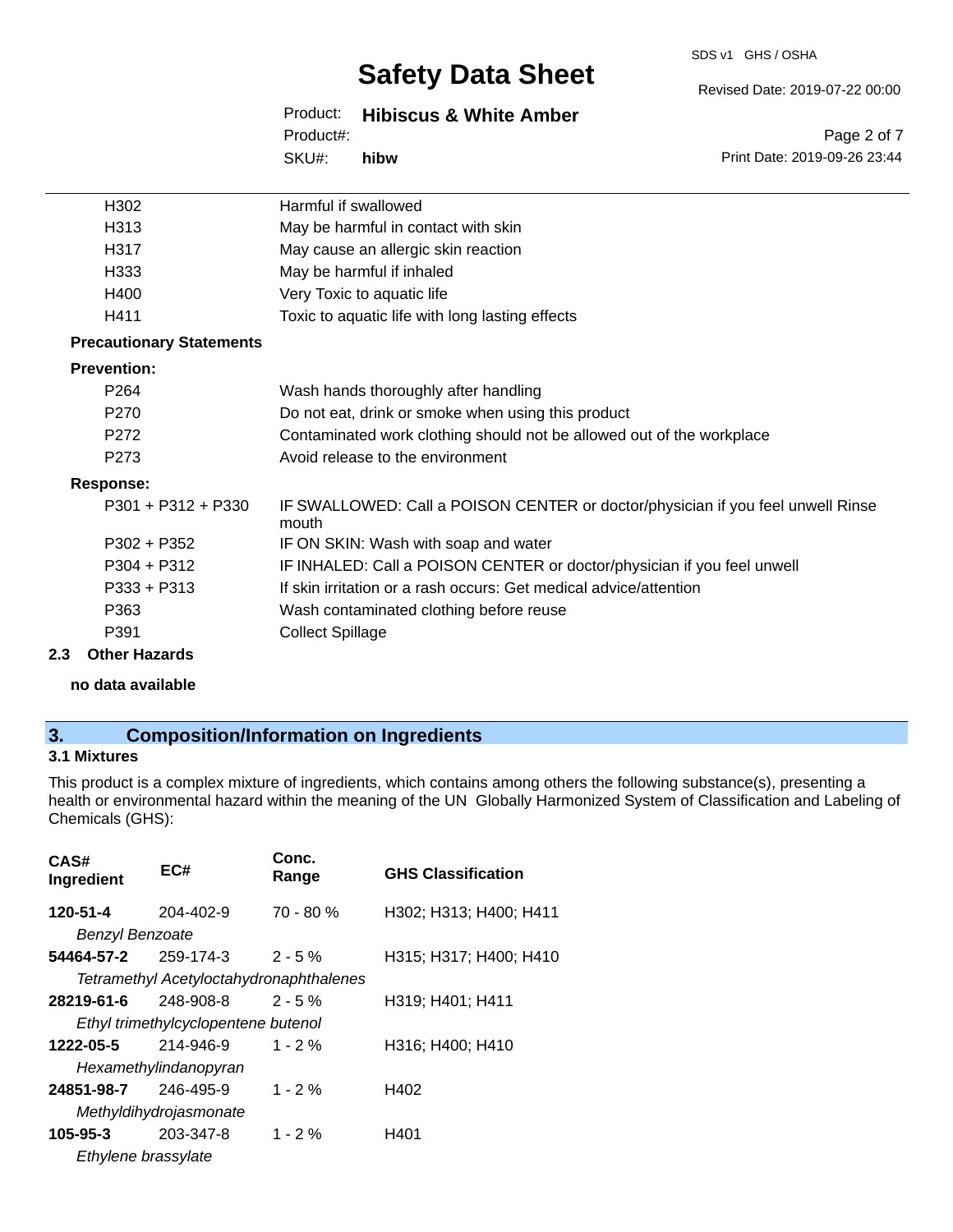SDS v1 GHS / OSHA

Revised Date: 2019-07-22 00:00

## Product: **Hibiscus & White Amber**

Product#:

SKU#: **hibw**

#### Page 3 of 7 Print Date: 2019-09-26 23:44

| CAS#<br>Ingredient                                                               | EC#                                                                                         | Conc.<br>Range | <b>GHS Classification</b>    |  |
|----------------------------------------------------------------------------------|---------------------------------------------------------------------------------------------|----------------|------------------------------|--|
| $121 - 33 - 5$<br>vanillin                                                       | 204-465-2                                                                                   | $1 - 2%$       | H303; H319                   |  |
| 118-58-1                                                                         | 204-262-9                                                                                   | $1 - 2 \%$     | H303; H317; H320; H401; H412 |  |
| <b>Benzyl Salicylate</b>                                                         |                                                                                             |                |                              |  |
| $91 - 64 - 5$                                                                    | 202-086-7                                                                                   | $1 - 2 \%$     | H302; H317; H402             |  |
| Coumarin                                                                         |                                                                                             |                |                              |  |
| 140-11-4                                                                         | 205-399-7                                                                                   | $1 - 2 \%$     | H303; H401; H412             |  |
| Benzyl acetate                                                                   |                                                                                             |                |                              |  |
| 31906-04-4                                                                       | 250-863-4                                                                                   | $1 - 2\%$      | H317; H402                   |  |
| Hydroxyisohexyl 3-cyclohexene carboxaldehyde                                     |                                                                                             |                |                              |  |
| 127519-17-9                                                                      | 407-000-3                                                                                   | $1 - 2 \%$     | H410                         |  |
| Benzenepropanoic acid, 3-(2H-benzotriazol-2-yl)-5-(1,1-dimethylethyl)-4-hydroxy- |                                                                                             |                |                              |  |
| 101-86-0                                                                         | 202-983-3                                                                                   | $1 - 2 \%$     | H303; H316; H317; H400; H411 |  |
|                                                                                  | Hexyl cinnamaldehyde                                                                        |                |                              |  |
| See Section 16 for full text of GHS classification codes                         |                                                                                             |                |                              |  |
|                                                                                  | See Section 16 for full text of GHS classification codes which where not shown in section 2 |                |                              |  |

Total Hydrocarbon Content (%  $w/w$ ) = 0.38

| <b>First Aid Measures</b><br>4.                                                   |                                                                                                               |  |  |
|-----------------------------------------------------------------------------------|---------------------------------------------------------------------------------------------------------------|--|--|
| <b>Description of first aid measures</b><br>4.1                                   |                                                                                                               |  |  |
| Inhalation:                                                                       | Remove from exposure site to fresh air and keep at rest.<br>Obtain medical advice.                            |  |  |
| <b>Eye Exposure:</b>                                                              | Flush immediately with water for at least 15 minutes.<br>Contact physician if symptoms persist.               |  |  |
| <b>Skin Exposure:</b>                                                             | Remove contaminated clothes. Wash thoroughly with water (and soap).<br>Contact physician if symptoms persist. |  |  |
| Ingestion:                                                                        | Rinse mouth with water and obtain medical advice.                                                             |  |  |
| 4.2                                                                               | Most important symptoms and effects, both acute and delayed                                                   |  |  |
| <b>Symptoms:</b>                                                                  | no data available                                                                                             |  |  |
| <b>Risks:</b>                                                                     | Refer to Section 2.2 "Hazard Statements"                                                                      |  |  |
| Indication of any immediate medical attention and special treatment needed<br>4.3 |                                                                                                               |  |  |
| Treatment:                                                                        | Refer to Section 2.2 "Response"                                                                               |  |  |
|                                                                                   |                                                                                                               |  |  |
| 5.<br><b>Fire-Fighting measures</b>                                               |                                                                                                               |  |  |
| <b>Extinguishing media</b><br>5.1                                                 |                                                                                                               |  |  |
| Suitable:                                                                         | Carbon dioxide (CO2), Dry chemical, Foam                                                                      |  |  |
| Unsuitable                                                                        | Do not use a direct water jet on burning material                                                             |  |  |
| Special hazards arising from the substance or mixture<br>5.2                      |                                                                                                               |  |  |
| <b>During fire fighting:</b>                                                      | Water may be ineffective                                                                                      |  |  |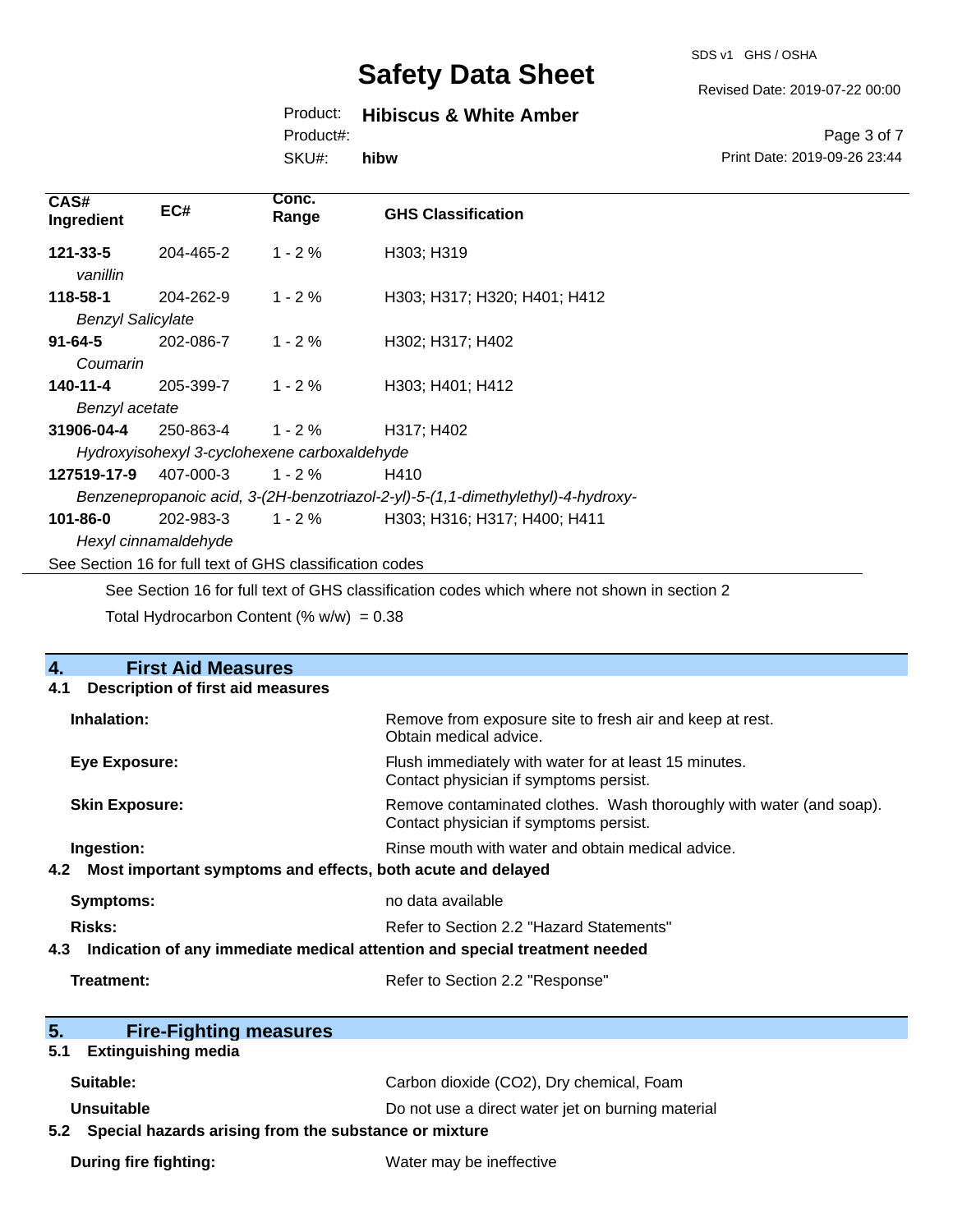SDS v1 GHS / OSHA

Revised Date: 2019-07-22 00:00

Product: **Hibiscus & White Amber**

Product#:

SKU#: **hibw**

Page 4 of 7 Print Date: 2019-09-26 23:44

#### **5.3 Advice for firefighters**

**Further information:** Standard procedure for chemical fires

#### **6. Accidental Release Measures**

#### **6.1 Personal precautions, protective equipment and emergency procedures**

Avoid inhalation and contact with skin and eyes. A self-contained breathing apparatus is recommended in case of a major spill.

#### **6.2 Environmental precautions**

Keep away from drains, soil, and surface and groundwater.

#### **6.3 Methods and materials for containment and cleaning up**

Clean up spillage promptly. Remove ignition sources. Provide adequate ventilation. Avoid excessive inhalation of vapors. Gross spillages should be contained by use of sand or inert powder and disposed of according to the local regulations.

#### **6.4 Reference to other sections**

Not Applicable

## **7. Handling and Storage**

#### **7.1 Precautions for safe handling**

Apply according to good manufacturing and industrial hygiene practices with proper ventilation. Do not drink, eat or smoke while handling. Respect good personal hygiene.

#### **7.2 Conditions for safe storage, including any incompatibilities**

Store in a cool, dry and ventilated area away from heat sources and protected from light in tightly closed original container. Avoid uncoated metal container. Keep air contact to a minimum.

#### **7.3 Specific end uses**

No information available

#### **8. Exposure Controls/Personal Protection**

#### **8.1 Control parameters**

**Exposure Limits: Component** ACGIH TWA ppm STEL ppm TWA ppm STEL ppm ACGIH OSHA OSHA **140-11-4** *Benzyl acetate* 10

**Engineering Controls:** Use local exhaust as needed.

#### **8.2 Exposure controls - Personal protective equipment**

| Eye protection:                | Tightly sealed goggles, face shield, or safety glasses with brow guards and side shields, etc.<br>as may be appropriate for the exposure |
|--------------------------------|------------------------------------------------------------------------------------------------------------------------------------------|
| <b>Respiratory protection:</b> | Avoid excessive inhalation of concentrated vapors. Apply local ventilation where appropriate.                                            |
| <b>Skin protection:</b>        | Avoid Skin contact. Use chemically resistant gloves as needed.                                                                           |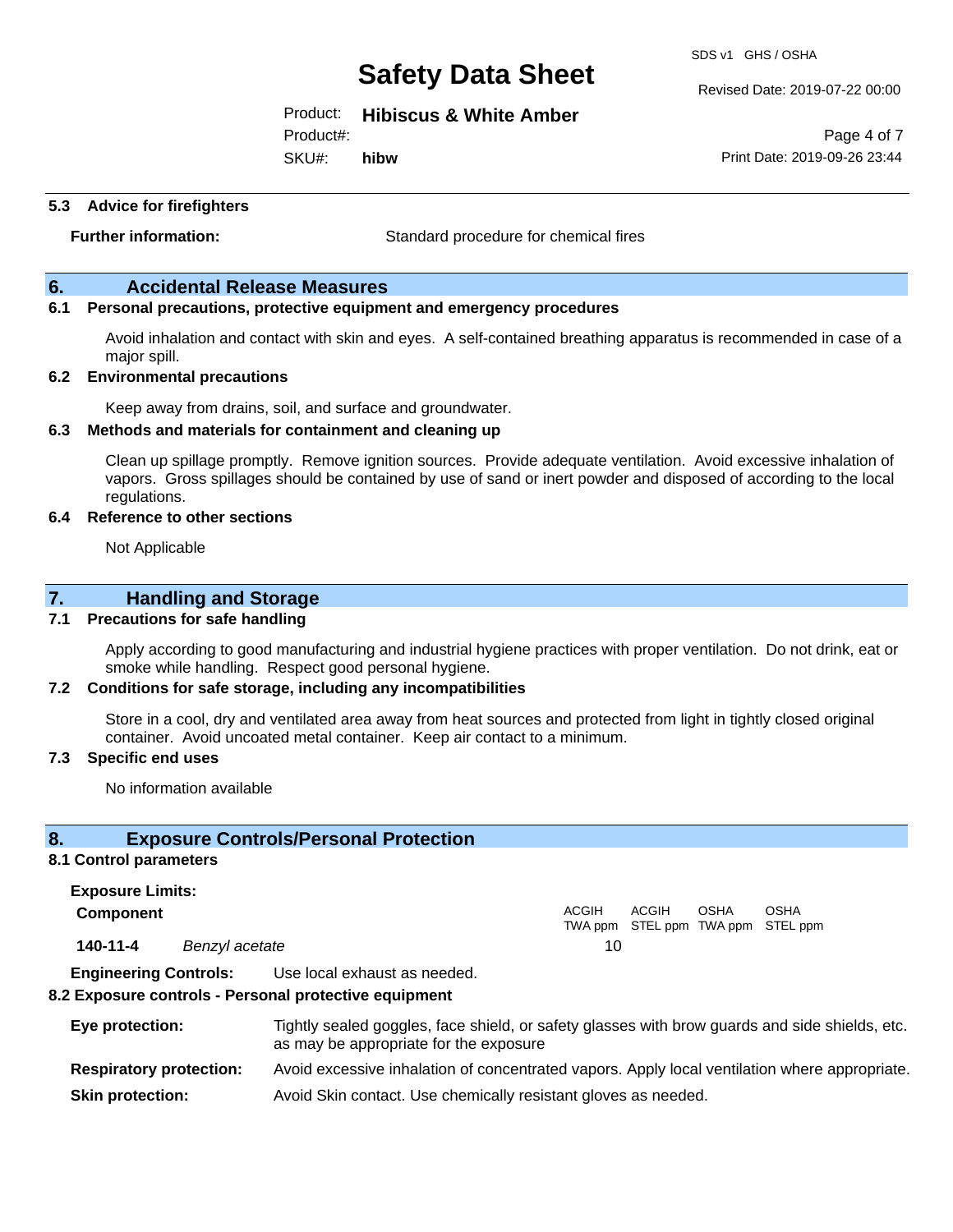SDS v1 GHS / OSHA

Revised Date: 2019-07-22 00:00

Product: **Hibiscus & White Amber** SKU#: Product#: **hibw**

Page 5 of 7 Print Date: 2019-09-26 23:44

# **9. Physical and Chemical Properties**

## **9.1 Information on basic physical and chemical properties**

| Appearance:                  | Liquid                          |
|------------------------------|---------------------------------|
| Odor:                        | Conforms to Standard            |
| Color:                       | Colorless to Yellow Tint (G0-1) |
| <b>Viscosity:</b>            | Liquid                          |
| <b>Freezing Point:</b>       | Not determined                  |
| <b>Boiling Point:</b>        | Not determined                  |
| <b>Melting Point:</b>        | Not determined                  |
| <b>Flashpoint (CCCFP):</b>   | >200 F (93.33 C)                |
| <b>Auto flammability:</b>    | Not determined                  |
| <b>Explosive Properties:</b> | None Expected                   |
| <b>Oxidizing properties:</b> | None Expected                   |
| Vapor Pressure (mmHg@20 C):  | 0.0251                          |
| %VOC:                        | 0.03                            |
| Specific Gravity @ 25 C:     | 1.0840                          |
| Density @ 25 C:              | 1.0810                          |
| Refractive Index @ 20 C:     | 1.5510                          |
| Soluble in:                  | Oil                             |

# **10. Stability and Reactivity**

| 10.1 Reactivity                         | None                                               |
|-----------------------------------------|----------------------------------------------------|
| <b>10.2 Chemical stability</b>          | Stable                                             |
| 10.3 Possibility of hazardous reactions | None known                                         |
| <b>10.4 Conditions to avoid</b>         | None known                                         |
| 10.5 Incompatible materials             | Strong oxidizing agents, strong acids, and alkalis |
| 10.6 Hazardous decomposition products   | None known                                         |

| 11. | <b>Toxicological Information</b>  |  |
|-----|-----------------------------------|--|
|     | <b>11.1 Toxicological Effects</b> |  |

Acute Toxicity Estimates (ATEs) based on the individual Ingredient Toxicity Data utilizing the "Additivity Formula"

| Acute toxicity - Oral - (Rat) mg/kg          | (LD50: 1740.2185) Harmful if swallowed                   |
|----------------------------------------------|----------------------------------------------------------|
| Acute toxicity - Dermal - (Rabbit) mg/kg     | (LD50: 3506.7758) May be harmful in contact with skin    |
| Acute toxicity - Inhalation - (Rat) mg/L/4hr | (LD50: 120.0456) May be harmful if inhaled               |
| <b>Skin corrosion / irritation</b>           | May be harmful if inhaled                                |
| Serious eye damage / irritation              | Not classified - the classification criteria are not met |
| <b>Respiratory sensitization</b>             | Not classified - the classification criteria are not met |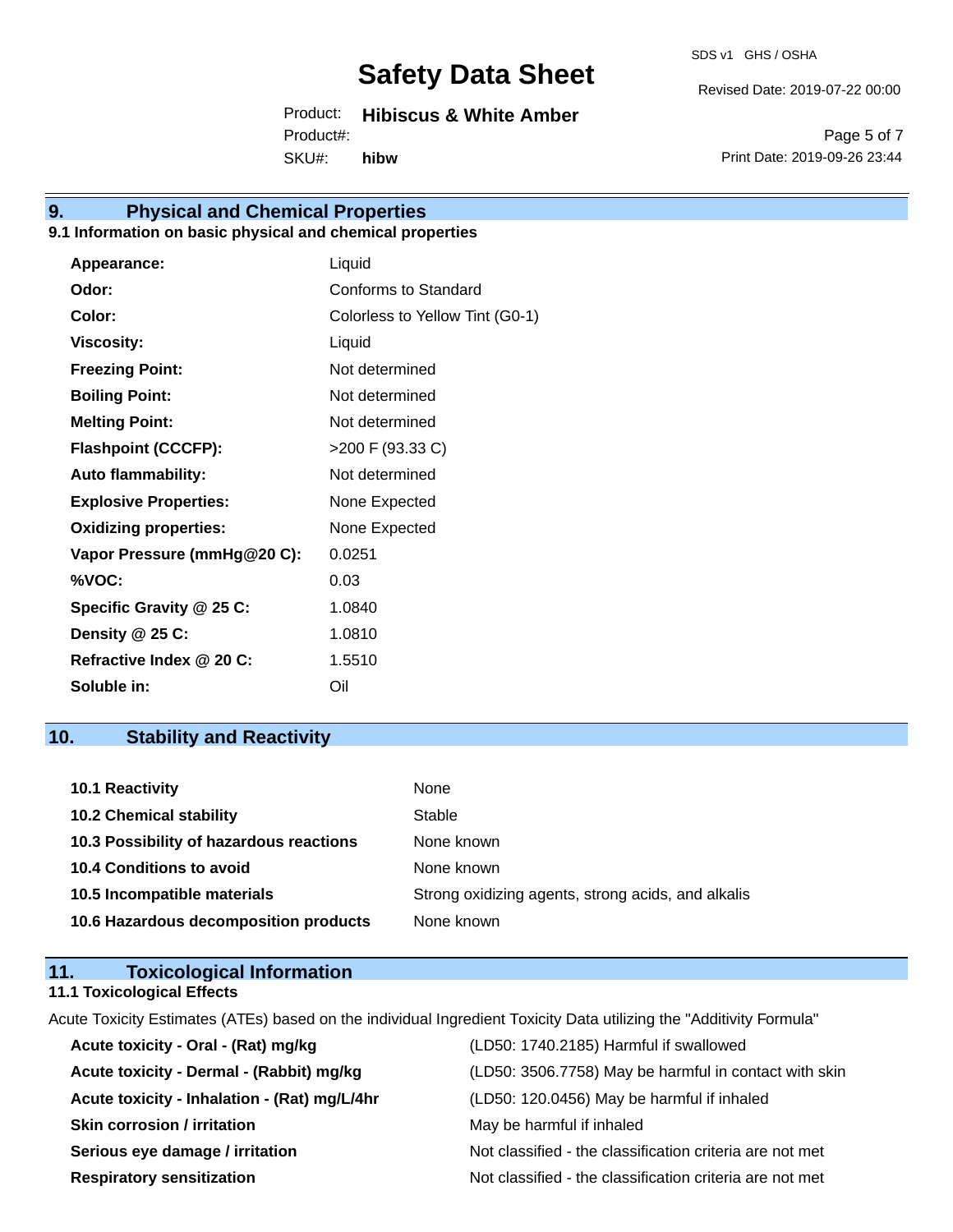SDS v1 GHS / OSHA

Revised Date: 2019-07-22 00:00

Product: **Hibiscus & White Amber** Product#:

SKU#: **hibw**

Page 6 of 7 Print Date: 2019-09-26 23:44

| May cause an allergic skin reaction                      |
|----------------------------------------------------------|
| Not classified - the classification criteria are not met |
| Not classified - the classification criteria are not met |
| Not classified - the classification criteria are not met |
| Not classified - the classification criteria are not met |
| Not classified - the classification criteria are not met |
| Not classified - the classification criteria are not met |
|                                                          |

| <b>Ecological Information</b><br>12. |                                                 |  |  |
|--------------------------------------|-------------------------------------------------|--|--|
| <b>12.1 Toxicity</b>                 |                                                 |  |  |
| <b>Acute acquatic toxicity</b>       | Very Toxic to aquatic life                      |  |  |
| <b>Chronic acquatic toxicity</b>     | Toxic to aquatic life with long lasting effects |  |  |
| <b>Toxicity Data on soil</b>         | no data available                               |  |  |
| <b>Toxicity on other organisms</b>   | no data available                               |  |  |
| 12.2 Persistence and degradability   | no data available                               |  |  |
| 12.3 Bioaccumulative potential       | no data available                               |  |  |
| 12.4 Mobility in soil                | no data available                               |  |  |
| 12.5 Other adverse effects           | no data available                               |  |  |
|                                      |                                                 |  |  |

## **13. Disposal Conditions**

#### **13.1 Waste treatment methods**

Do not allow product to reach sewage systems. Dispose of in accordance with all local and national regulations. Send to a licensed waste management company.The product should not be allowed to enter drains, water courses or the soil. Do not contaminate ponds, waterways or ditches with chemical or used container.

# **14. Transport Information**

| <b>Marine Pollutant</b>                                       | Yes. Ingredient of greatest environmental impact:<br>120-51-4 : (70 - 80 %) : Benzyl Benzoate |              |                                     |                 |               |
|---------------------------------------------------------------|-----------------------------------------------------------------------------------------------|--------------|-------------------------------------|-----------------|---------------|
| <b>Regulator</b>                                              |                                                                                               | <b>Class</b> | <b>Pack Group</b>                   | <b>Sub Risk</b> | UN-nr.        |
| U.S. DOT (Non-Bulk)                                           |                                                                                               |              | Not Regulated - Not Dangerous Goods |                 |               |
| <b>Chemicals NOI</b>                                          |                                                                                               |              |                                     |                 |               |
| <b>ADR/RID (International Road/Rail)</b>                      |                                                                                               |              |                                     |                 |               |
| <b>Environmentally Hazardous</b><br>Substance, Liquid, n.o.s. |                                                                                               | 9            | Ш                                   |                 | <b>UN3082</b> |
| <b>IATA (Air Cargo)</b>                                       |                                                                                               |              |                                     |                 |               |
| <b>Environmentally Hazardous</b><br>Substance, Liquid, n.o.s. |                                                                                               | 9            | Ш                                   |                 | UN3082        |
| IMDG (Sea)                                                    |                                                                                               |              |                                     |                 |               |